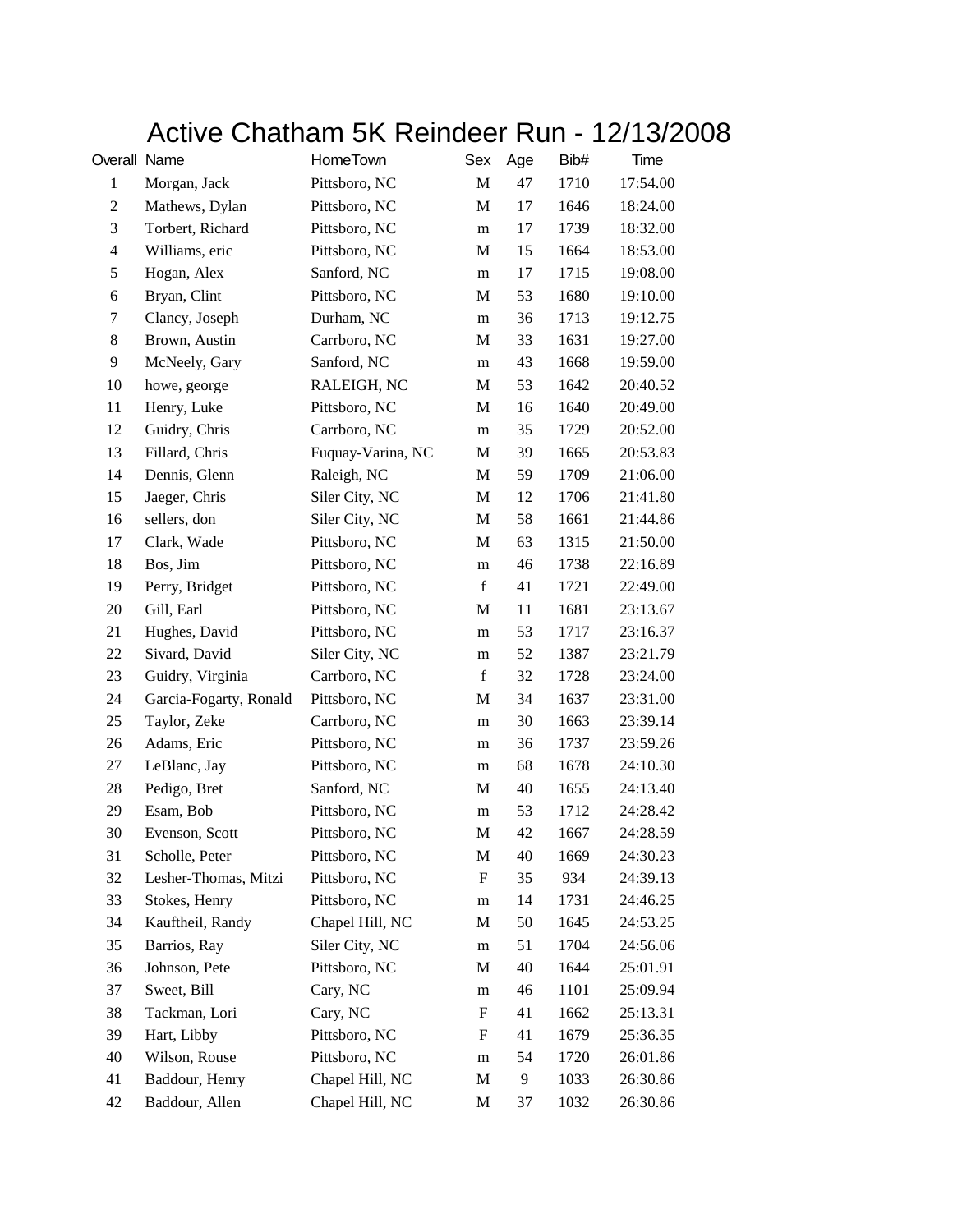| 43     | Robinson, Nick       | Chapel Hill, NC    | m                         | 44 | 1670 | 26:32.86 |
|--------|----------------------|--------------------|---------------------------|----|------|----------|
| 44     | Walsh, Braden        | Pittsboro, NC      | f                         | 32 | 1266 | 26:49.78 |
| 45     | Berridge, Brian      | Raleigh, NC        | M                         | 45 | 1629 | 26:51.11 |
| 46     | Sayle, Amy           | Carrboro, NC       | $\mathbf f$               | 39 | 1730 | 26:52.95 |
| 47     | Mineer, Mike         | Bear Creek, NC     | M                         | 40 | 1651 | 26:57.91 |
| 48     | Foushee, Marcia      | Pittsboro, NC      | $\mathbf f$               | 37 | 1734 | 27:20.91 |
| 49     | Parr, Lindy          | Pittsboro, NC      | F                         | 63 | 1056 | 27:36.91 |
| 50     | McCullough, Anna     | Carrboro, NC       | ${\rm F}$                 | 27 | 1647 | 27:47.81 |
| 51     | Schwantes, Tim       | Carrboro, NC       | M                         | 28 | 1660 | 27:47.99 |
| 52     | Perry, Zpora         | Carrboro, NC       | $\boldsymbol{\mathrm{F}}$ | 29 | 1656 | 27:49.76 |
| 53     | Johnson, Leighton    | Carrboro, NC       | ${\rm m}$                 | 27 | 1643 | 27:49.76 |
| 54     | Herd, Caroline       | Durham, NC         | F                         | 24 | 1641 | 27:53.49 |
| 55     | Smith, Chip          | Pittsboro, NC      | m                         | 38 | 1676 | 28:09.68 |
| 56     | Frece, Robert        | Pittsboro, NC      | m                         | 54 | 1735 | 28:14.68 |
| 57     | parrish, kendra      | Fuquay-Varina, NC  | $\boldsymbol{\mathrm{F}}$ | 31 | 1654 | 28:16.29 |
| 58     | Daintonb, Robert     | Pittsboro, NC      | m                         | 30 | 1716 | 28:17.98 |
| 59     | Kelly, Buddy         | Chapel Hill, NC    | m                         | 47 | 1736 | 28:44.69 |
| 60     | Beck, James          | Chelsea, MI        | M                         | 61 | 1627 | 29:09.12 |
| 61     | Abbene, Debbie       | Apex, NC           | F                         | 35 | 1626 | 29:15.17 |
| 62     | Oakleaf, Linda       | Pittsboro, NC      | ${\bf F}$                 | 37 | 1652 | 29:27.39 |
| 63     | Brown, Elizabeth     | Carrboro, NC       | $\boldsymbol{\mathrm{F}}$ | 32 | 1632 | 29:34.13 |
| 64     | Errett, Russell      | Pittsboro, NC      | M                         | 43 | 1635 | 29:49.13 |
| 65     | Wilkerson, Risa      | Chapel Hill, NC    | $\mathbf f$               | 43 | 1395 | 29:50.28 |
| 66     | Biondi, Tammy        | Pittsboro, NC      | $\mathbf f$               | 32 | 1718 | 29:58.04 |
| 67     | Hartzheim, Cindy     | Fuquay-Varina, NC  | $\mathbf f$               | 42 | 1671 | 30:19.65 |
| 68     | Labaziewicz, Melissa | Jamestown, NC      | $\mathbf f$               | 39 | 1672 | 30:20.16 |
| 69     | Webster, Teri        | Pittsboro, NC      | F                         | 47 | 1279 | 30:25.42 |
| $70\,$ | Estill, Zafer        | Moncure, NC        | m                         | 12 | 883  | 30:36.65 |
| 71     | Griffith, Catherine  | Pittsboro, NC      | $\mathbf f$               | 20 | 1733 | 30:38.95 |
| 72     | Pullen, Karen        | Pittsboro, NC      | ${\rm F}$                 | 64 | 1194 | 30:46.24 |
| 73     | Borchers, Koren      | Raleigh, NC        | ${\bf F}$                 | 35 | 1275 | 30:50.19 |
| 74     | Austin, Chad         | Raleigh, NC        | M                         | 35 | 1268 | 30:51.23 |
| 75     | Potter, Hayley       | Raleigh, NC        | $\mathbf f$               | 21 | 1724 | 30:58.98 |
| 76     | Estill, Arlo         | Moncure, NC        | ${\rm m}$                 | 10 | 911  | 31:15.15 |
| 77     | Wagoner, Robin       | Pittsboro, NC      | ${\rm F}$                 | 33 | 1083 | 31:20.73 |
| 78     | Pons, Abby           | Pittsboro, NC      | $\mathbf f$               | 35 | 1722 | 31:20.92 |
| 79     | Grove, Frank         | Greensboro, NC     | m                         | 73 | 1714 | 31:35.45 |
| 80     | Vazquez, Beth        | Carrboro, NC       | $\mathbf f$               | 26 | 1294 | 31:43.91 |
| 81     | Philipps, Meredith   | Pittsboro, NC      | F                         | 39 | 1657 | 31:49.26 |
| 82     | Jarrell, Anna        | Winston-Salem, NC  | F                         | 25 | 1666 | 31:49.31 |
| 83     | Harrison, Brandi     | Virginia Beach, VA | F                         | 26 | 1639 | 31:55.43 |
| 84     | Mineer, Joyce        | Bear Creek, NC     | ${\rm F}$                 | 43 | 1650 | 31:59.68 |
| 85     | gooden, joseph       | Pittsboro, NC      | M                         | 32 | 1638 | 32:44.89 |
| 86     | Davis, Fran          | Pittsboro, NC      | F                         | 49 | 1634 | 32:50.89 |